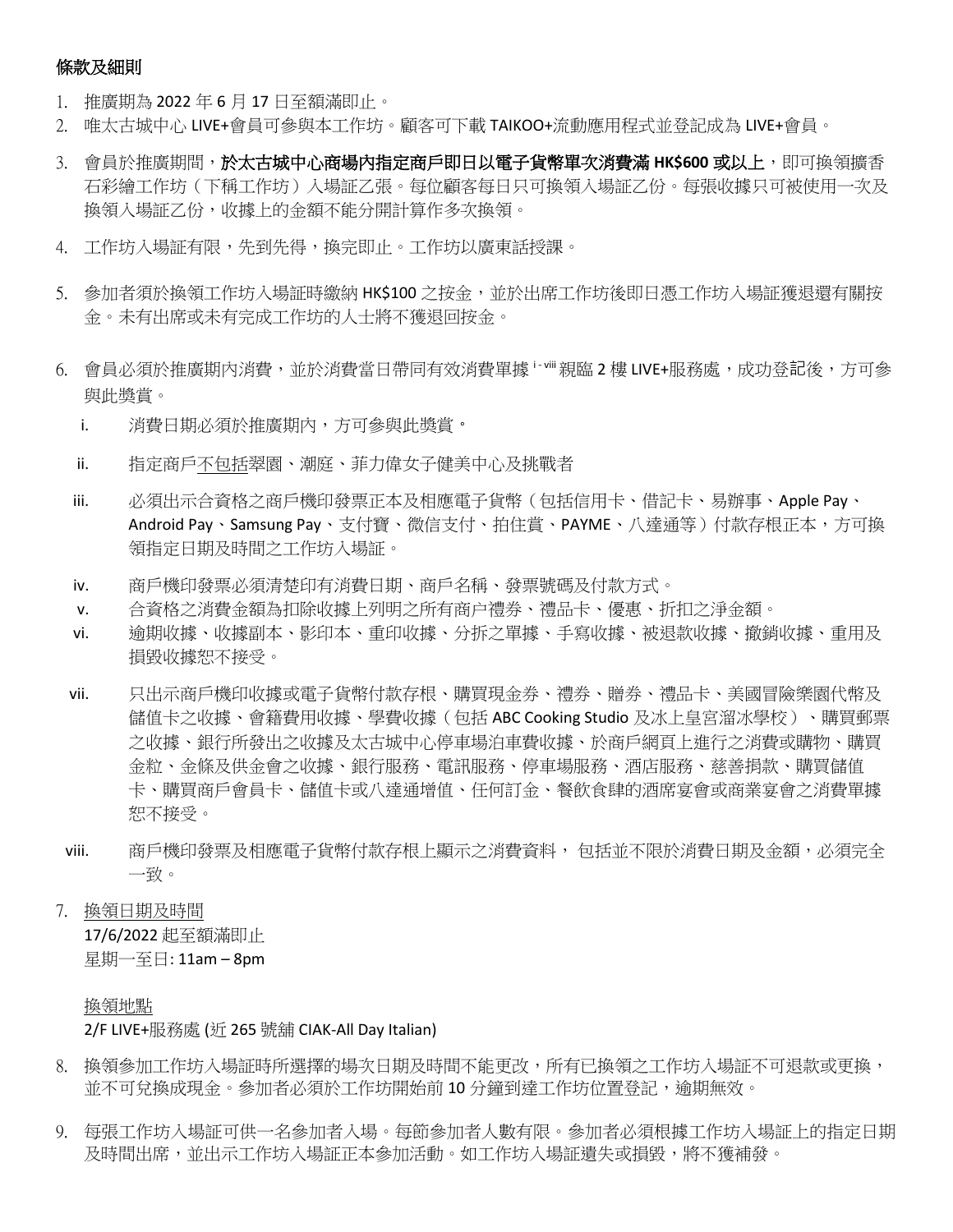- 10. 太古地產管理有限公司有權複印及蓋印於顧客出示之收據正本以作換領記錄之用。如收據已被蓋上已換領之 印章,太古城中心商戶有權拒絕相關交易之退款。如顧客進行任何退款後之總消費金額低於上述門檻,太古 地產管理有限公司有權取消顧客已登記之工作坊名額。
- 11. 太古地產管理有限公司有權要求顧客出示相關信用卡、借記卡、易辦事、Apple Pay、Android Pay、Samsung Pay、支付寶、微信支付、拍住賞、八達通等手機應用程式以便核對有關交易資料。
- 12. 不接受戲院票尾,只接受戲院售票處發出之於消費當日起 14 日內(以商戶機印發票發出日期作計算)(消費 當日為第一日)以電子貨幣方式付款之機印收據正本。
- 13. 太古城中心各商戶之職員均不可代顧客換領工作坊入場証,以示公允。
- 14. 分期付款之單據均以商戶機印收據及相應電子貨幣付款存根顯示之總消費金額計算。
- 15. 任何推廣期内全額繳付及不可退款之訂金交易,須於全額繳付訂金交易日起計 14 日內(以商戶機印發票發出 日期作計算)(消費當日為第一日)一併出示其相應證明,方可用作登記參與是次推廣。任何非全額繳付之 交易不得用於參與是次工作坊。
- 16. 已用於換領工作坊之商戶機印發票及相應電子貨幣付款存根將不可用作換領其他商場推廣之用 (LIVE+積分登 記及免費泊車優惠除外)。
- 17. 會員必須於此條款及細則列出之換領日期及時間內換領此工作坊,否則獎賞將會被作廢並不獲補發。成功登 記收據後,會員須立即換領工作坊入場證,逾期將不獲受理。
- 18. 太古地產管理有限公司並非服務之供應商,故不會承擔換領者於參加工作坊時可能造成的損失或與有關服務 供應商的爭議所構成之任何責任。
- 19. 參加者參與是次活動即等同接受和同意所有條款及細則。
- 20. 太古地產有限公司有權不時更新及修改條款及細則而不另行事先通知。
- 21. 除本工作坊之條款及細則,本工作坊同時受 [LIVE+](https://www.cityplaza.com/-/media/images/cityplaza/website/files/LIVEPLUS_Membership_Programme_TermsandConditions.ashx)[會員計劃條款及細則之](https://www.cityplaza.com/-/media/images/cityplaza/website/files/LIVEPLUS_Membership_Programme_TermsandConditions.ashx)約束。請參閱場内宣傳品或瀏覽 www.cityplaza.com。
- 22. 若有任何爭議,太古地產有限公司保留最終決定權。
- 23. 中文譯本與英文本意如有不合或爭議之處,應以英文之解釋為據。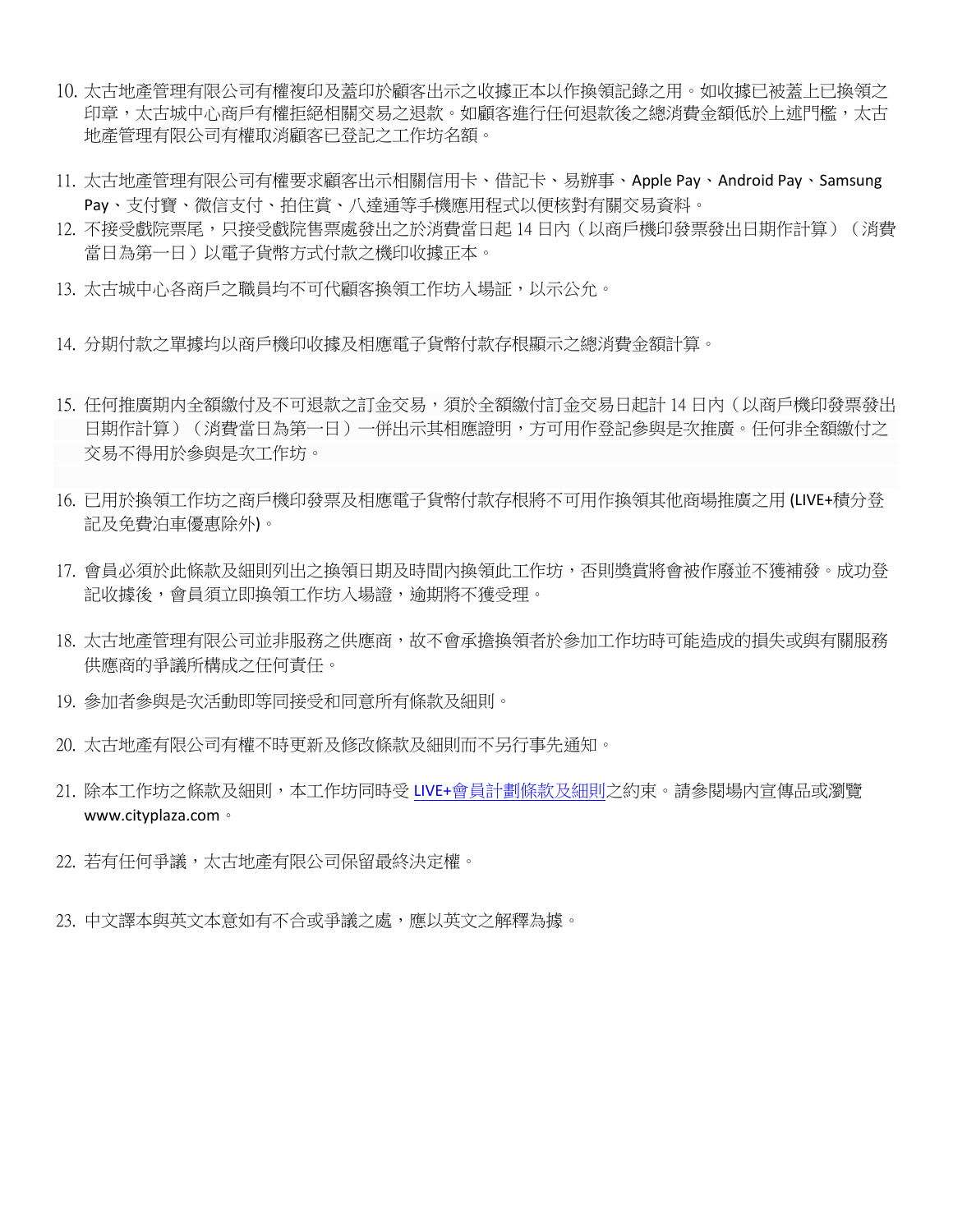### **Terms and Conditions**

- 1) The promotion period is from 17 Jun 2022 until quotas full.
- 2) Only LIVE+ members are eligible to register this workshop. Shopper can download TAIKOO+ mobile app and register as a LIVE+ member.
- 3) During the promotion period, members who make a **same day single transaction of HK\$600 or above via electronic payment methods at designated Cityplaza merchants,** can redeem one entry ticket to the Aroma Stone Painting Workshop (hereafter workshop). Ticket can only be redeemed once per customer each day. Each transaction receipt can be used once only, towards only one ticket redemption, and the amount shown on the receipt cannot be split.
- 4) Tickets are limited and available on a first-come, first-served basis untill quotas full. Workshops are conducted in Cantonese.
- 5) A deposit of HK\$100 must be paid upon registration. This deposit will be returned to the participant once they have attended the workshop indicated on the ticket, and presented their ticket on that same day.
- 6) To register this workshop, members must register their valid receipts  $i$ -viii by presenting them at the 2/F LIVE+ Concierge within 14 days from the day the purchase was made (the purchase day counted as the 1<sup>st</sup> day).
	- **i)** Only receipts with transaction dates that fall within the promotion period are eligible.
	- **ii)** "Designated Cityplaza merchants" excludes Jade Garden, Chiuchow Garden, Phillip Wain and Challenger.
	- iii) Members must present their original copy of each valid machine-printed merchant receipt and corresponding electronic payment slip. (Valid electronic payment forms include credit cards, debit cards, EPS, Apple Pay, Android Pay, Samsung Pay, Alipay, WeChat Pay, Tap & Go, PAYME, Octopus Cards, etc.)
	- **iv)** Receipts must clearly display their transaction date, merchant name, invoice number and payment method.
	- **v)** The spending amount eligible for redemption is the net amount spent after all merchant cash vouchers, gift cards, offers and discounts listed on the transaction receipt have been deducted.
	- **vi)** Expired, duplicate, photocopied, reprinted, split payment, handwritten, refunded, withdrawn, reused and damaged receipts will be considered invalid.
	- **vii)** The following receipts and transactions are invalid for this promotion: Standalone merchant machineprinted receipts or electronic payment slips, purchases of any cash coupons, gift certificates, complimentary tickets, gift cards, Jumpin Gym USA tokens and stored-value cards, as well as receipts for membership fees, tuition fees (including ABC Cooking Studio & Ice Palace Skate School), stamp purchases, banks, Cityplaza parking fees, online transaction orders from merchant websites, purchases of gold pellets, bars or deposits for the gold saving club, receipts showing purchases or spending relating to banking services, telecommunications services, car parking, hotels, charity donations, stored-value cards, merchants' membership cards, or any value added to stored-value cards, topping-up of Octopus cards, deposits on merchandise and spending on meals, banquets and private or corporate functions at restaurants.
	- **viii)**The transaction information on the merchant receipt and corresponding electronic payment slip must match, including but not limited to the transaction date and spending amount.

# 7) Redemption Period & Time

17/6/2022 until quotas full Mon – Sun:  $11am - 8pm$ Redemption Venue 2/F LIVE+ Concierge (near Shop 265 CIAK-All Day Italian)

- 8) The workshop entry date and timeslot cannot be changed after redemption. All redemptions are non-refundable, non-exchangeable, and cannot be exchanged for cash. Participant must arrive at the designated Workshop Area 10 minutes before the workshop begins. Latecomers will not be entertained.
- 9) Each ticket allows entry for one participant. Each session allows for a limited number of participants. Participants must take part in the workshop that corresponds to the designated date and timeslot on their tickets, and must show their original tickets at the workshop. The workshop entry ticket will not be replaced if lost or damaged.